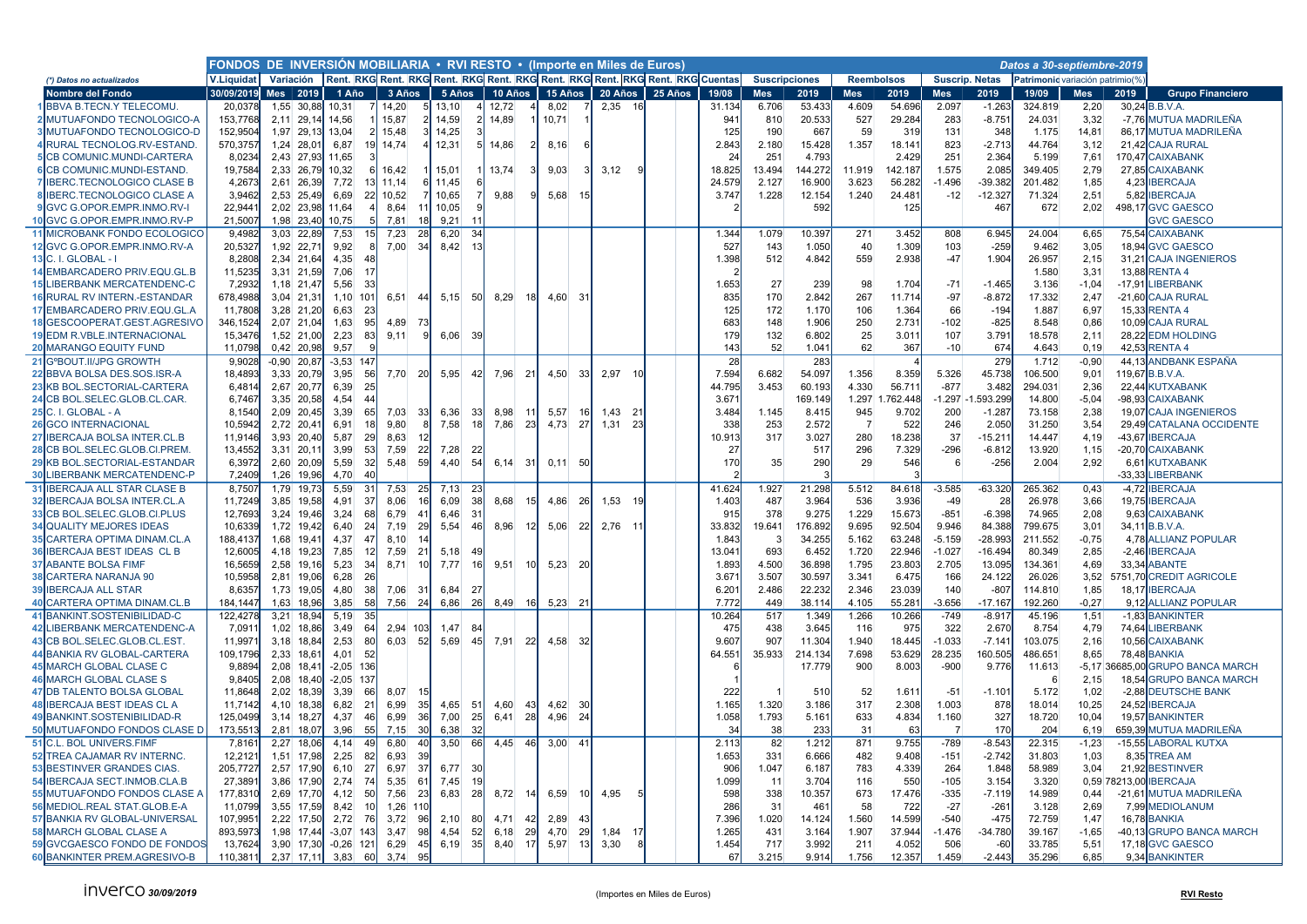|                                                          |                    | FONDOS DE INVERSIÓN MOBILIARIA • RVI RESTO • (Importe en Miles de Euros)<br>Variación Rent. RKG Rent. RKG Rent. RKG Rent. RKG Rent. RKG Rent. RKG Rent. RKG Cuentas |            |                              |              |           |                        |    |                      |    |              |    |                         |  |                 |                      |                |                   |                |                 |                       |                                 |                  |        |                                                  |
|----------------------------------------------------------|--------------------|---------------------------------------------------------------------------------------------------------------------------------------------------------------------|------------|------------------------------|--------------|-----------|------------------------|----|----------------------|----|--------------|----|-------------------------|--|-----------------|----------------------|----------------|-------------------|----------------|-----------------|-----------------------|---------------------------------|------------------|--------|--------------------------------------------------|
| (*) Datos no actualizados                                | <b>V.Liquidat</b>  |                                                                                                                                                                     |            |                              |              |           |                        |    |                      |    |              |    |                         |  |                 | <b>Suscripciones</b> |                | <b>Reembolsos</b> |                |                 | <b>Suscrip. Netas</b> | Patrimonic variación patrimio(% |                  |        |                                                  |
| Nombre del Fondo                                         | 30/09/2019         | Mes $ 2019 $                                                                                                                                                        |            | 1 Año                        | 3 Años       |           | 5 Años                 |    | 10 Años              |    |              |    | 15 Años 20 Años 25 Años |  | 19/08           | <b>Mes</b>           | 2019           | <b>Mes</b>        | 2019           | <b>Mes</b>      | 2019                  | 19/09                           | <b>Mes</b>       | 2019   | <b>Grupo Financiero</b>                          |
| <b>IBERCAJA SECT.INMOB.CLA.A</b><br>61                   | 25,0769            | 3,78 17,06                                                                                                                                                          |            | 1,75<br>-93                  | 4,67         | 79l       | 7,04<br>- 24           |    | 7,31<br><b>25</b>    |    | 6,02<br>- 12 |    |                         |  | 1.452           | 48                   | 5.428          | 658               | 4.104          | $-610$          | 1.324                 | 21.871                          | 0,91             |        | 25,04 IBERCAJA                                   |
| <b>62 KB BOLSA INTERNAC-CARTERA</b>                      | 9.6979             | 2.03 17.06                                                                                                                                                          |            | $0.88$ 104                   |              |           |                        |    |                      |    |              |    |                         |  |                 | 103                  | 63.119         | 6.065             | 29.265         | $-5.962$        | 33.854                | 338.106                         | 0,27             |        | 30.80 KUTXABANK                                  |
| 63 EUROVALOR EMERG.EMPR.EUR                              | 122,4585           | 2,62 17,04                                                                                                                                                          |            | $-3,37$ 145                  | $3.21$ 100   |           | - 73<br>2.55           |    | 3,75<br>49           |    | 1,92         | 46 | 3,83                    |  | 481             | $\overline{4}$       | 1.20           | 274               | 2.455          | $-270$          | $-1.248$              | 7.468                           | $-0.96$          |        | -0,30 ALLIANZ POPULAR                            |
| 64 MEDIOL.REAL STAT.GLOB.L-A                             | 10,7081            | 3,48 16,93                                                                                                                                                          |            | 7,61<br>14                   | $0.50$ 118   |           |                        |    |                      |    |              |    |                         |  | 172             | 17                   | 103            | 15                | 302            | $\mathfrak{p}$  | $-199$                | 1.305                           | 3,67             |        | 0.92 MEDIOLANUM                                  |
| <b>65 BANKIA FUT. SOSTENIB. INTER.</b>                   | 105.4490           | 1.62 16.90                                                                                                                                                          |            | 4.57<br>$\mathbf{A}$         |              |           |                        |    |                      |    |              |    |                         |  |                 |                      | 1.000          |                   |                |                 | 1.000                 | 2.480                           | 1.62             |        | 101.93 BANKIA                                    |
| 66 PBP GRAN SELECCION-CARTE                              | 12,7655            | 4,40 16,80                                                                                                                                                          |            | 0,44<br>112                  |              |           |                        |    |                      |    |              |    |                         |  |                 |                      | 184            |                   | 319            |                 | $-135$                | 24                              | 4,37             |        | -83,25 SANTANDER                                 |
| ABANCA GESTION/AGRESIVO<br>67                            | 10,4708            | 2,27 16,69                                                                                                                                                          |            | 0,78<br>107                  | $3,05$ 102   |           | 0,94<br>- 88           |    |                      |    |              |    |                         |  | 36              |                      | 67             | 410               | 434            | $-410$          | $-367$                | 3.083                           | $-9,79$          |        | 4,28 IMANTIA CAPITAL                             |
| 68 MEDIOL.REAL STAT.GLOB.S-A                             | 10,5035            | 3,44 16,54                                                                                                                                                          |            | 7,13                         | $0,05$ 122   |           |                        |    |                      |    |              |    |                         |  | 458             | 33                   | 132            | 86                | 512            | $-53$           | $-380$                | 2.791                           | 1,54             |        | 2,14 MEDIOLANUM                                  |
| 69 BANKINTER PREM.AGRESIVO-A                             | 108,261            | 2,31 16,49                                                                                                                                                          |            | 3,10<br>$7^{\circ}$          |              |           |                        |    |                      |    |              |    |                         |  | 121             | 759                  | 8.967          | 730               | 5.150          | 29              | 3.817                 | 13.177                          | 2,51             |        | 68,17 BANKINTER                                  |
| KB BOLSA INTERNAC-ESTAND.<br>70                          | 9,5718             | 1,97 16,40                                                                                                                                                          |            | $0,12$ 116                   |              |           | 5,88 55 4,37 55        |    | 6,45 27 3,92 38      |    |              |    | 1,46 20                 |  | 867             | 129                  | 766            | 92                | 1.778          | 37              | $-1.012$              | 12.722                          | 2,26             |        | 7,58 KUTXABANK                                   |
| <b>BANKIA FUT.SOSTENIB.CART.</b>                         | 109,1532           | 1,57 16,3                                                                                                                                                           |            | 3,90<br>5                    |              |           |                        |    |                      |    |              |    |                         |  | 48              | 30                   | 1.113          |                   |                | 30 <sup>°</sup> | 1.113                 | 1.968                           | 3,12             |        | <b>177.98 BANKIA</b>                             |
| <b>DEEP VALUE INTERNATIONAL</b><br>72                    | 11,0174            | $1.99$ 16.2                                                                                                                                                         |            | $-2,02$<br>135               | 5,24         | 64        |                        |    |                      |    |              |    |                         |  | 11(             |                      |                |                   | 28             |                 | $-28$                 | 4.675                           | 1.99             |        | 15.46 GESIURIS                                   |
| <b>73 BANKINTER INDICE GLOBAL-R</b>                      | 111,3478           | 2.36 16.1                                                                                                                                                           |            | $-1,00$<br>13 <sub>0</sub>   |              |           |                        |    |                      |    |              |    |                         |  | 116             | 669                  | 4.953          | 421               | 3.277          | 248             | 1.676                 | 2.320                           | 14.55            | 326.91 | <b>BANKINTER</b>                                 |
| 74 CATALANA OCCI.B.MUNDI.                                | 13,6129            | 2,15 16,08                                                                                                                                                          |            | 4,70<br>$\mathbf{4}$         | 7,79         | 19I       | 5,94<br>-43            |    | 7,23<br>- 26         |    |              |    |                         |  | 1.051           | 172                  | 3.239          | 83                | 1.643          | 89              | 1.596                 | 18.352                          | 2,65             |        | 27.61 GESIURIS                                   |
| 75 GREDOS BOLSA INTERNACION. (*                          | 1,1379             | 1,61 16,05                                                                                                                                                          |            | 3,09<br>-72                  | 5,40         | 60        |                        |    |                      |    |              |    |                         |  | 18 <sub>1</sub> |                      |                |                   |                |                 |                       | 16.658                          | 1,32             |        | 22,20 ASESORES Y GESTORES                        |
| <b>76 PBP GRAN SELECCION-A</b>                           | 12,563             | 4,42 16,03                                                                                                                                                          |            | $-0,31$<br>123               | 5,53         | 57        | 4,00<br>-60            |    | 4,77<br>$\mathbf{A}$ |    |              |    |                         |  | 183             |                      | 7.813          | 186               | 12.313         | $-186$          | $-4.500$              | 7.943                           | 2,01             |        | -26,79 SANTANDER                                 |
| <b>77 ATL CAPITAL CARTERA RV-L</b>                       | 11,6651            | 2,36 15,88                                                                                                                                                          |            |                              |              |           |                        |    |                      |    |              |    |                         |  | 22              |                      | 740            |                   | 712            |                 | 28                    | 1.076                           | 2,37             |        | 18,75 ATL CAPITAL                                |
| 78 MUTUAF BOLS LARGE CAPS-A                              | 158,2389           | 2,69 15,86                                                                                                                                                          |            | 4,11<br>-51                  | 5,76         | 56        | 3,79<br>62             |    | 5,25<br>-391         |    | 5,30<br>19   |    | 2,46                    |  | $65^{\circ}$    | 202                  | 6.983          | 1.430             | 64.057         | $-1.228$        | $-57.074$             | 13.786                          | $-5,74$          |        | -78,26 MUTUA MADRILEÑA                           |
| 79 ARQUIUNO DINAMICO 100RV-B                             | 11,8452            | 1,66 15,85                                                                                                                                                          |            | 3,10<br>70                   | 4,97         | -72       |                        |    |                      |    |              |    |                         |  | 116             | 91                   | 193            | 99                | 1.247          | $-8$            | $-1.054$              | 7.746                           | 1,54             |        | 0,90 CAJA ARQUITECTOS                            |
| <b>80 B&amp;H ACCIONES CLASE C</b>                       | 9,5149             | 2,37 15,82                                                                                                                                                          |            |                              |              |           |                        |    |                      |    |              |    |                         |  | 103             |                      |                |                   |                |                 |                       | 4.756                           | 30,59            |        | 66,29 BUY & HOLD CAPITAL                         |
| 81<br><b>TRESSIS CARTERA ECP30-I</b>                     | 110,2135           | $5,13$ 15,8                                                                                                                                                         |            |                              |              |           |                        |    |                      |    |              |    |                         |  |                 | 325                  | 1.825          | 103               | 103            | 222             | 1.722                 | 2.000                           | 18,33            |        | 600.43 TRESSIS                                   |
| <b>82 B&amp;H ACCIONES CLASE A</b>                       | 9.5106             | 2.37 15.80                                                                                                                                                          |            |                              |              |           |                        |    |                      |    |              |    |                         |  | 46              |                      |                |                   |                |                 |                       | 1.047                           | 2.35             |        | 15.69 BUY & HOLD CAPITAL                         |
| 83 TRESSIS CARTERA ECP30-R                               | 108,4893           | 5,12 15,76                                                                                                                                                          |            |                              |              |           |                        |    |                      |    |              |    |                         |  | 107             | 118                  | 1.978          | 30                | 495            | 88              | 1.483                 | 1.106                           | 14,26            |        | 271,90 TRESSIS                                   |
| MUTUAF.BOLS.LARGE CAPS-D<br>84                           | 149,6264           | 3,15 15,75                                                                                                                                                          |            | 3,74<br>-61                  | $5,09$ 67    |           | 3,08<br>$\overline{7}$ |    |                      |    |              |    |                         |  |                 | $\overline{2}$       | -37            |                   | 39             | $\mathcal{P}$   |                       | 11                              | 29,82            |        | -3,86 MUTUA MADRILEÑA                            |
| <b>85 TOP CLASS HEALTHCARE</b>                           | 11,3062            | $0,70$ 15,7                                                                                                                                                         |            | 2,98<br>73                   |              |           |                        |    |                      |    |              |    |                         |  | 250             | 70                   | 1.059          | 5                 | 702            | 65              | 357                   | 5.450                           | 1,91             |        | 24,00 RENTA 4                                    |
| 86 DP FONDOS RV GLOBAL-C                                 | 14,8858            | 1,77 15,70                                                                                                                                                          |            | 2,23<br>84                   |              |           |                        |    |                      |    |              |    |                         |  | 142             | 8                    | 940            | 40                | 3.922          | $-32$           | $-2.982$              | 8.035                           | 1,35             |        | -16,22 B.DEGROOF PETERCAM                        |
| 87 BANKIA FUT.SOSTENIB.PLUS                              | 104,932            |                                                                                                                                                                     | 1,51 15,68 | 69<br>3,12                   |              |           |                        |    |                      |    |              |    |                         |  | 11              | 140                  | 961            |                   | 203            | 140             | 758                   | 2.830                           | 6,78             |        | 58,72 BANKIA                                     |
| <b>88 LABORAL KUTXA FUTUR</b>                            | 6,356'             | 0.66 15,58                                                                                                                                                          |            | 0,28<br>114                  |              |           |                        |    |                      |    |              |    |                         |  | 3.827           | 1.951                | 22.10'         | 311               | 2.599          | 1.640           | 19.502                | 48.990                          | 4,13             |        | 94,40 LABORAL KUTXA                              |
| 89 GES.BOUTIQ./B4A CART.DECI.                            | 10,9636            | $0,00$ 15,42                                                                                                                                                        |            | 2,63<br>-78                  | 4,88         | 74        | 2,13 79                |    |                      |    |              |    |                         |  | 35<br>309       | 17                   | -28<br>313     | $\overline{2}$    | 26<br>506      | $-2$<br>$-61$   |                       | 1.008                           | $-0,13$          |        | 16,05 ANDBANK ESPAÑA                             |
| <b>ARQUIUNO DINAMICO 100RV-A</b><br>90<br>Q <sub>1</sub> | 11,6514            | 1,62 15,42                                                                                                                                                          |            | 2.52<br>81<br>28             | 4,41         | 86        |                        |    |                      |    |              |    |                         |  |                 | 4.595                | 44.794         | 78<br>974         |                |                 | $-193$<br>39.716      | 2.615<br>42.730                 | $-0.69$<br>11.73 |        | 5.59 CAJA ARQUITECTOS<br>3126.40 CREDIT AGRICOLE |
| CARTERA NARANJA 75/25                                    | 10,5329            | 2,19 15,28                                                                                                                                                          |            | 5,88<br>94                   |              | 49        | 47                     |    | 33                   |    |              |    |                         |  | 2.614           |                      |                | 8                 | 5.078          | 3.621           |                       |                                 |                  |        |                                                  |
| 92 DP FONDOS RV GLOBAL-A                                 | 14,7820            | 1,72 15,27                                                                                                                                                          |            | 1,72                         | 6,14         |           | 5,43                   |    | 6,00                 |    |              | ٩  |                         |  | 315             |                      | 632            |                   | 5.279          | -8              | $-4.647$              | 18.380                          | 1,68             |        | -9,06 B.DEGROOF PETERCAM                         |
| 93 GAESCO T.F.T<br>94 ATL CAPITAL CARTERA RV-A           | 12,8039<br>11,5538 | 3,70 15,25<br>2,22 15,25                                                                                                                                            |            | 4,67<br>42<br>$-0.95$<br>128 | 7,23<br>5,07 | 27<br>68  | 7,74                   | 17 | 10,48                |    | 7,52         |    | $1,72$ 1                |  | 1.521<br>432    | 539<br>203           | 4.484<br>5.116 | 330<br>402        | 3.803<br>6.156 | 209<br>$-199$   | 681<br>$-1.040$       | 35.028<br>18.147                | 4,34<br>1,11     |        | 17,79 GVC GAESCO<br>8,94 ATL CAPITAL             |
| 95 BANKIA FUT.SOSTENIB.UNIV.                             | 103,9002           | 1,47 15,25                                                                                                                                                          |            | 2,60<br>-79                  |              |           |                        |    |                      |    |              |    |                         |  | 1.23            | 1.127                | 6.798          | 234               | 1.752          | 893             | 5.046                 | 11.314                          | 10, 15           |        | <b>111.19 BANKIA</b>                             |
| <b>JDS CAPITAL GROWTH&amp;VALUE</b><br>96                | 11,0508            | 1,36 15,03                                                                                                                                                          |            |                              |              |           |                        |    |                      |    |              |    |                         |  | 61              | 147                  | 4.412          | $\overline{2}$    | 193            | 145             | 4.219                 | 5.689                           | 4,01             |        | 466,80 GRUPO BANCA MARCH                         |
| 97 SANTANDER PB EQUITY IDEAS                             | 108,6042           | 2,29 14,93                                                                                                                                                          |            | 2,13<br>87                   |              |           |                        |    |                      |    |              |    |                         |  | 1.434           | 3.062                | 20.974         | 1.326             | 18.102         | 1.736           | 2.872                 | 71.249                          | 4,86             |        | 19.78 SANTANDER                                  |
| 98 CA SELECCION ESTRATEG.80                              | 1028,0913          | 2,31 14,84                                                                                                                                                          |            | 3,84<br>59                   | 4,73 76      |           | 1,58<br>83             |    | 1,51                 | 55 | 3,07<br>40   |    | 2,68                    |  | 29 <sup>°</sup> | 109                  | 3.360          | 22 <sub>2</sub>   | 466            | 87              | 2.894                 | 12.815                          | 4,88             |        | 62,50 CREDIT AGRICOLE                            |
| 99 RSR RV INTERNACIONAL                                  | 9,6723             | 2,49 14,81                                                                                                                                                          |            | $-5,44$<br>155               |              |           |                        |    |                      |    |              |    |                         |  | 121             | 50                   | 463            | 5 <sup>1</sup>    | 37             | 45              | 426                   | 4.157                           | 3,60             |        | 28,24 BANCO ALCALA                               |
| 100 RURAL SELECCION DECIDIDA                             | 10,2045            | 1,93 14,74                                                                                                                                                          |            | 2,04<br>89                   |              |           |                        |    |                      |    |              |    |                         |  | 408             | 592                  | 2.880          | 247               | 1.311          | 345             | 1.569                 | 7.526                           | 6.85             |        | 46,32 ABANTE                                     |
| SANTALUC, RV INTERNACIO-A<br>101                         | 16,3208            | $1,14$ 14,74                                                                                                                                                        |            | $-1,48$<br>133               | 6,18         | 47        | 4,29<br>-57            |    |                      |    |              |    |                         |  | 11(             | 813                  | 22.549         | 1.062             | 26.229         | $-249$          | $-3.680$              | 84.730                          | 0,85             |        | 11,29 SANTA LUCIA                                |
| 102 SANTALUC,RV INTERNACIO-C                             | 16,3367            | 1,11 14,66                                                                                                                                                          |            | $-1,55$<br>134               | 6,14         | 48        |                        |    |                      |    |              |    |                         |  | 20              | 11                   | 1.206          | 304               | 423            | $-293$          | 783                   | 1.984                           | $-12,06$         |        | 104,25 SANTA LUCIA                               |
| 103 BBVA MEJ.IDEAS (CIBIE.)MF                            | 8,2702             | 1,20 14,63                                                                                                                                                          |            | $-0,36$<br>124               | 4,97 71      |           | 2,20<br>- 76           |    | 5,65<br>-34 <b>J</b> |    | 2,94<br>42   |    |                         |  | 3.396           | 574                  | 8.967          | 1.041             | 11.717         | $-467$          | $-2.750$              | 61.992                          | 0,45             |        | $9,44$ B.B.V.A.                                  |
| <b>GESTIFONSA PATRIM-CARTERA</b>                         | 1,1330             | 0,85 14,62                                                                                                                                                          |            | 2,21<br>-85                  |              |           |                        |    |                      |    |              |    |                         |  | 404             | 152                  | 16.780         | 378               | 2.656          | $-226$          | 14.124                | 14.998                          | $-0.65$          |        | 6073,30 BANCO CAMINOS                            |
| 05 IMDI FUNDS / IMDI ROJO                                | 10,9413            | 2,44 14,59                                                                                                                                                          |            | 3,51<br>63                   |              |           |                        |    |                      |    |              |    |                         |  | 121             | 101                  | 666            | 13                | 196            | 88              | 470                   | 2.703                           | 5,90             |        | 39,42 INTERMONEY                                 |
| <b>06 CX BORSA DIVIDENDS</b>                             | 9,3268             | 3,48 14,30                                                                                                                                                          |            | 0,55<br>11(                  | 5,23         | 65        | 3,99<br>61             |    |                      |    |              |    |                         |  | 4.463           | 1.246                | 15.152         | 2.061             | 22.060         | $-815$          | $-6.908$              | 123.691                         | 2,80             |        | 7,96 B.B.V.A.                                    |
| 107 BK CART.PRIVADA AGRESIV-B                            | 109,5191           | 1,50 14,24                                                                                                                                                          |            | $-0.03$<br>118               | 4,67         | <b>78</b> |                        |    |                      |    |              |    |                         |  | 64              | $\overline{2}$       | 3.735          | 4.467             | 17.888         | $-4.465$        | $-14.153$             | 25.813                          | $-13,48$         |        | -26.97 BANKINTER                                 |
| <b>108 GESTIFONSA PATRIM-MINORIS.</b>                    | 1,1262             | 0,81 14,22                                                                                                                                                          |            | 1,79<br>92                   |              |           |                        |    |                      |    |              |    |                         |  | 602             | 405                  | 12.732         | 194               | 1.083          | 211             | 11.649                | 12.567                          | 2.52             |        | 2878,40 BANCO CAMINOS                            |
| 109 IBERCAJA SANIDAD CLASE B                             | 12,1691            | 1,63 14,14                                                                                                                                                          |            | 7,89<br>$\cdot$ 1            | $6,09$ 51    |           | 5,82<br>- 44           |    |                      |    |              |    |                         |  | 22.554          | 1.803                | 22.655         | 2.728             | 38.368         | $-925$          | $-15.713$             | 154.625                         | 1,02             |        | 2,91 IBERCAJA                                    |
| <b>OBK CART.PRIVADA AGRESIV-A</b>                        | 100.6107           | 1.27 14.02                                                                                                                                                          |            | $-0.27$ 122                  |              |           |                        |    |                      |    |              |    |                         |  | 125             | 721                  | 3.586          | 252               | 4.844          | 469             | $-1.258$              | 9.806                           | 6.37             |        | 0.25 BANKINTER                                   |
| UNIFOND BOLSA INTERN.- A                                 | 6,2228             | $2,91$ 13,9                                                                                                                                                         |            | $-6,53$<br>158               | $0,81$ 114   |           |                        |    |                      |    |              |    |                         |  | 423             | 29                   | 3.002          | 312               | 1.992          | $-283$          | 1.010                 | 7.662                           | $-0,76$          | 29.87  | <b>UNICAJA</b>                                   |
| <b>RENTA 4 ACCIONES GLOBA-R</b>                          | 11,8649            | 2,72 13,89                                                                                                                                                          |            | 0,81<br>106                  | 6,94         | 38        |                        |    |                      |    |              |    |                         |  | 1.426           | 216                  | 7.712          | 305               | 4.236          | $-89$           | 3.476                 | 11.795                          | 1,94             | 66,01  | <b>RENTA4</b>                                    |
| <b>IBERCAJA FINANCIERO CLA.B</b>                         | 5,3191             | 7,87 13,83                                                                                                                                                          |            | $-2,69$ 142                  | 6,73         | 43        | 0,07<br>-93            |    |                      |    |              |    |                         |  |                 |                      | 183            |                   | 4.620          |                 | $-4.437$              | 81                              | 7,88             |        | -98,00 IBERCAJA                                  |
| <b>4 KB GEST.ACT.INVERS-PLUS</b>                         | 9,9085             | 2,65 13,83                                                                                                                                                          |            | 1,33<br>-97                  |              |           |                        |    |                      |    |              |    |                         |  | 146             | 330                  | 4.709          | 332               | 3.927          | $-2$            | 782                   | 21.456                          | 2,62             |        | 18.33 KUTXABANK                                  |
| SANTALUC, RV INTERNACIO-B                                | 15,7892            | 1,05 13,82                                                                                                                                                          |            | $-2,49$ 139                  | 5,18         | 66        |                        |    |                      |    |              |    |                         |  | 30              | 36                   | 126            | 18                | 36             | 18              | 90                    | 332                             | 6,84             | 54.66  | <b>SANTA LUCIA</b>                               |
| <b>6 BLUE NOTE GLOBAL EQUITY</b>                         | 12,5907            | 3,14 13,80                                                                                                                                                          |            | 4,40<br>4 <sup>5</sup>       | 6,22         | 46        |                        |    |                      |    |              |    |                         |  | 112             | 1.146                | 2.183          | 1.587             | 2.515          | $-441$          | $-332$                | 8.955                           | $-1,67$          |        | 10,28 RENTA 4                                    |
| <b>IBERCAJA GESTION AUDAZ-B</b>                          | 10,5327            | 3.05 13.77                                                                                                                                                          |            | 2,12<br>-88                  | 4.73         | 75        |                        |    |                      |    |              |    |                         |  | 25              |                      |                |                   | 17             | $-1$            | $-17$                 | 38                              | 0.44             |        | -22.37 IBERCAJA                                  |
| <b>WELZIA WORLD EQUITY</b>                               | 12,405             | 1.05 13.77                                                                                                                                                          |            | $-4,09$<br>149               | 5.06         | -69       | 2.20<br>-75            |    | 4,50<br>45           |    |              |    |                         |  | 239             | 257                  | 5.544          | 224               | 11.337         | 33              | $-5.793$              | 46.510                          | 1.12             | 1.22   | <b>WELZIA</b>                                    |
| <b>19 IBERCAJA GESTION AUDAZ-A</b>                       | 11,1873            | 3,04 13,64                                                                                                                                                          |            | 1,82<br>91                   | 4,62         | 80l       | 3,49 67                |    | 4,94<br>40           |    | 4,11 37      |    |                         |  | 2.005           | 1.912                | 22.522         | 2.162             | 10.168         | $-250$          | 12.354                | 44.902                          | 2,45             |        | 59,30 IBERCAJA                                   |
| 120 MEDIOL.REAL STAT.GLOB.E-B                            | 9,6825             |                                                                                                                                                                     | 2,71 13,63 | 4,77 39                      | $-2.08$ 128  |           |                        |    |                      |    |              |    |                         |  | 336             | 15                   | 532            | 292               | 845            | $-277$          | $-313$                | 4.686                           | $-3.01$          |        | 7,32 MEDIOLANUM                                  |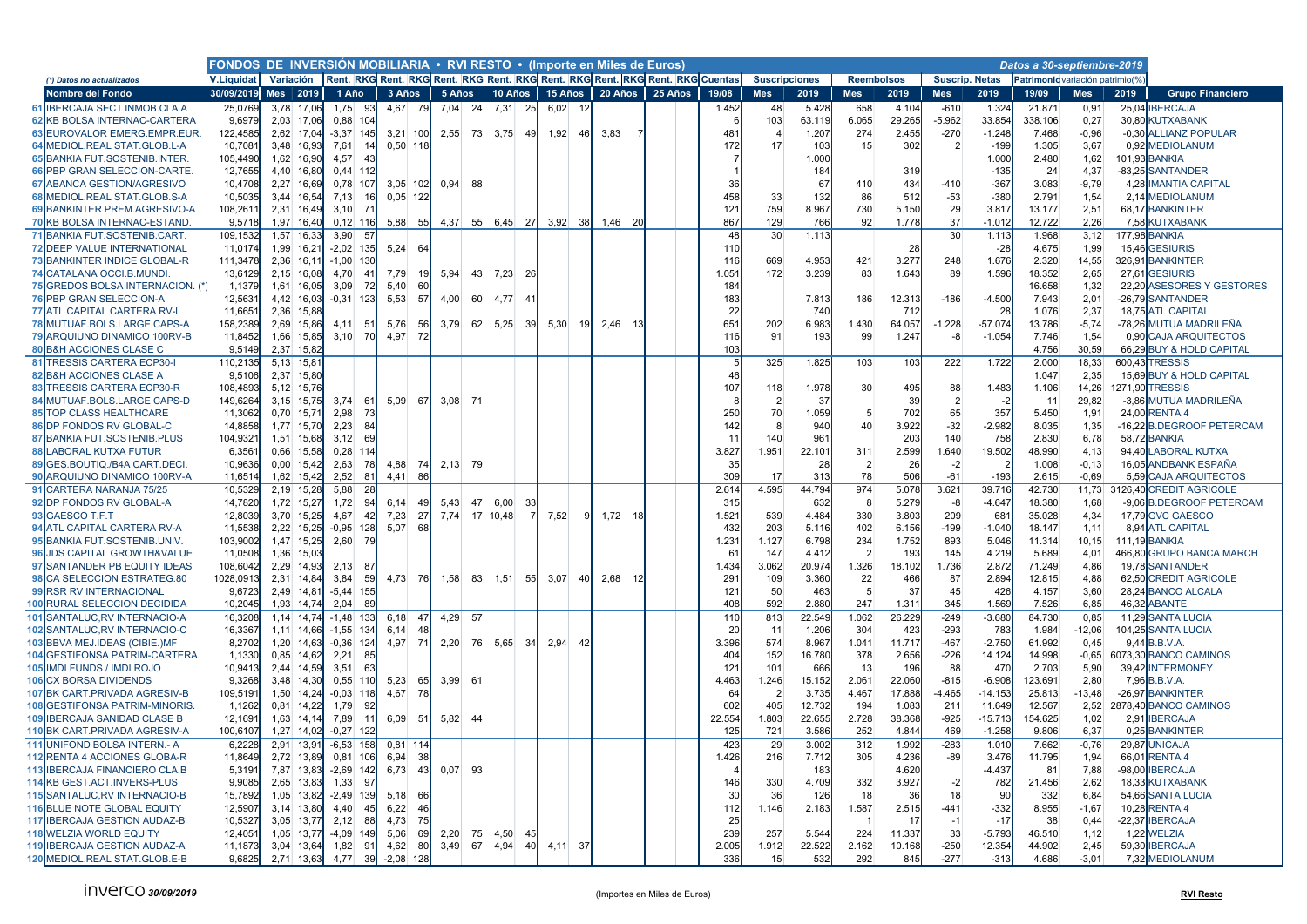|                                                               | FONDOS DE INVERSION MOBILIARIA . RVI RESTO . (Importe en Miles de Euros)<br>Datos a 30-septiembre-2019<br>Variación Rent. RKG Rent. RKG Rent. RKG Rent. RKG Rent. RKG Rent. RKG Rent. RKG Cuentas |              |                          |                                         |      |              |         |           |           |                 |           |     |                |           |                 |                      |         |                   |                |                       |                      |                                 |              |      |                                                    |
|---------------------------------------------------------------|---------------------------------------------------------------------------------------------------------------------------------------------------------------------------------------------------|--------------|--------------------------|-----------------------------------------|------|--------------|---------|-----------|-----------|-----------------|-----------|-----|----------------|-----------|-----------------|----------------------|---------|-------------------|----------------|-----------------------|----------------------|---------------------------------|--------------|------|----------------------------------------------------|
| (*) Datos no actualizados                                     | V.Liquidat                                                                                                                                                                                        |              |                          |                                         |      |              |         |           |           |                 |           |     |                |           |                 | <b>Suscripciones</b> |         | <b>Reembolsos</b> |                | <b>Suscrip. Netas</b> |                      | Patrimonic variación patrimio(% |              |      |                                                    |
| Nombre del Fondo                                              | 30/09/2019                                                                                                                                                                                        |              | Mes   2019               | 1 Año                                   |      | 3 Años       |         | 5 Años    | 10 Años   |                 | 15 Años   |     | 20 Años        | 25 Años   | 19/08           | <b>Mes</b>           | 2019    | <b>Mes</b>        | 2019           | <b>Mes</b>            | 2019                 | 19/09                           | <b>Mes</b>   | 2019 | <b>Grupo Financiero</b>                            |
| 121 GVCGAESCO MULTINACIONAL                                   | 67,4875                                                                                                                                                                                           |              | 5.96 13.62               | $-5,54$ 156                             |      | $5,31$ 62    |         | $3,59$ 64 | 6,08      | -32I            | 3,41      | 39  |                |           | 787             | 26                   | 1.698   | 155               | 1.828          | $-129$                | $-130$               | 15.067                          | 5,07         |      | 12,79 GVC GAESCO                                   |
| 122 KB GEST.ACT.INVERS-EXTRA                                  | 9,8589                                                                                                                                                                                            |              | 2,62 13,58               | 1,02 102                                |      |              |         |           |           |                 |           |     |                |           | 248             | 310                  | 2.901   | 347               | 3.565          | $-37$                 | $-664$               | 9.579                           | 2,24         |      | 6,25 KUTXABANK                                     |
| 123 BITACORA RENTA VARIABLE                                   | 102,3708                                                                                                                                                                                          |              | 1,75 13,46               | $-0,26$ 120                             |      |              |         |           |           |                 |           |     |                |           | 290             | 347                  | 7.214   | 92                | 3.477          | 255                   | 3.737                | 32.300                          | 2,56         |      | 29.32 ORIENTA CAPITAL                              |
| 124 KB GEST.ACT.INVERS-ESTAN                                  | 9,8333                                                                                                                                                                                            |              | 2,61 13,45               | 0,87 105                                |      | 4,47<br>-84  | 2,54    | 74I       | 4,35      | 47              | 4,12      | -36 |                |           | 4.767           | 752                  | 9.572   | 1.554             | 9.878          | $-802$                | $-306$               | 51.503                          | 1,04         |      | 12,99 KUTXABANK                                    |
| <b>125 IBERCAJA SANIDAD CLASE A</b>                           | 11,1670                                                                                                                                                                                           |              | 1,55 13,32               | 6,86                                    | 20   | 5,50<br>58   | 5,25    | 48        | 10,20     | 8               | 6,08      | 11  |                |           | 3.900           | 1.241                | 20.208  | 1.093             | 14.280         | 148                   | 5.928                | 77.169                          | 1,75         |      | 23,42 IBERCAJA                                     |
| 126 IBERCAJA FINANCIERO CLA.A                                 | 3,9718                                                                                                                                                                                            |              | 7,79 13,01               | $-3,62$ 148                             |      | 50<br>6,13   | $-0.32$ | 96        | 1,63      | 54              | $-1,43$   | 51  |                |           | 1.442           | 109                  | 1.380   | 411               | 4.613          | $-302$                | $-3.233$             | 10.872                          | 4,84         |      | -13,35 IBERCAJA                                    |
| 127 MEDIOL.REAL STAT.GLOB.L-B                                 | 9,3668                                                                                                                                                                                            |              | 2,65 13,00               | 3,99                                    | 54   | $-2,81$ 129  |         |           |           |                 |           |     |                |           | 10 <sup>2</sup> | $\overline{1}$       | 102     |                   | 140            | $-4$                  | $-38$                | 1.349                           | 2,36         |      | 10,62 MEDIOLANUM                                   |
| 128 GINV.GPS/LONG TE.EQ.SELE.                                 | 10,2003                                                                                                                                                                                           |              | $-0.33$ 12,85            |                                         |      |              |         |           |           |                 |           |     |                |           | 86              | 392                  | 9.421   |                   | 1.222          | 392                   | 8.199                | 9.041                           | 4,16         |      | 1455,10 GINVEST                                    |
| 129 BNP P.CAAP DINAMICO CL.L                                  | 12,5363                                                                                                                                                                                           |              | 1,65 12,80               | 1,19 100                                |      |              |         |           |           |                 |           |     |                |           |                 |                      |         |                   | 107            |                       | $-107$               | -6                              | $-98,98$     |      | -99,06 BNP PARIBAS ESPAÑA                          |
| 130 MEDIOL.REAL STAT.GLOB.S-B                                 | 9,1897                                                                                                                                                                                            |              | 2,61 12,62               | 3,52                                    | 62   | $-3,25$ 130  |         |           |           |                 |           |     |                |           | 139             | 3                    | 50      |                   | 149            | $\overline{2}$        | $-99$                | 1.443                           | 2,79         |      | 5,97 MEDIOLANUM                                    |
| 131 GºBOUT.II/BC WINVEST                                      | 9,9963                                                                                                                                                                                            |              | $0,22$ 12,56             | $-7,01$ 161                             |      |              |         |           |           |                 |           |     |                |           | 36              | 13                   | 289     |                   | 612            | 13                    | $-323$               | 2.399                           | 0,77         |      | -0,78 ANDBANK ESPAÑA                               |
| 132 ACACIA PREMIUM (*)                                        | 1,8472                                                                                                                                                                                            |              | 3,56 12,50               | $-5,37$ 153                             |      | 4,40 87      |         | 6,03 40   |           |                 |           |     |                |           | 132             |                      |         |                   |                |                       |                      | 9.134                           | 2,60         |      | 11,42 ACACIA INVERSION<br>-4.84 BNP PARIBAS ESPAÑA |
| 133 BNP P.CAAP DINAMICO CL.B<br>134 ATL CAP.BEST MNGRS/DINA-I | 12,4137<br>10,6725                                                                                                                                                                                |              | 1,61 12,26<br>1,26 12,23 | $0,55$ 111<br>1,25                      | 99   |              |         |           |           |                 |           |     |                |           |                 |                      | 1.538   |                   | 2.144          |                       | $-606$               | 3.563<br>1.946                  | 1,61<br>1,26 |      | 12,23 ATL CAPITAL                                  |
| <b>135 WELZIA BANKS</b>                                       | 6,6951                                                                                                                                                                                            |              | 3,76 12,14               | $-4,12$ 150                             |      | 8,26<br>-13  | 0,57    | -891      | 2,75      | 51              |           |     |                |           | 149             |                      | 35      | 193               | 5.643          | $-193$                | $-5.608$             | 10.662                          | 1,90         |      | $-26,91$ WELZIA                                    |
| <b>136 PROFIT BOLSA</b>                                       | 1339,9864                                                                                                                                                                                         |              | 3,52 12,09               | 1,25                                    | 98   | 5,92<br>53   | 4,17    | 59        | 5,60      | 35              | 4,72      | 28  |                |           | 189             | 105                  | 424     | 32                | 977            | 73                    | $-553$               | 14.197                          | 4,05         |      | 7,67 PROFIT                                        |
| <b>137 BESTINVER INTERNACIONAL</b>                            | 43,2655                                                                                                                                                                                           |              | 2,41 11,99               | $-1,38$                                 | 132  | 4,61<br>81   | 6,79    | 29        | 10,77     |                 | 9,32      |     | 9,30           |           | 12.658          | 9.729                | 76.806  | 35.550            | 151.904        | $-25.821$             | $-75.098$            | .421.182                        | 0,58         |      | 6,32 BESTINVER                                     |
| 138 BNP P.CAAP DINAMICO CL.A                                  | 12,3139                                                                                                                                                                                           |              | 1,58 11,85               | $0,05$ 117                              |      | 4,51<br>83   | 3,43    | 68        | 5,44      | 36              | 4,14      | 35  | 2,40<br>15     |           | 391             | $\overline{2}$       | 751     | 303               | 6.477          | $-301$                | $-5.726$             | 17.571                          | $-0,14$      |      | -16,15 BNP PARIBAS ESPAÑA                          |
| <b>139 CB OPORTUNID.CLASE PLUS</b>                            | 15,3606                                                                                                                                                                                           |              | 1,31 11,73               | $-0,82$ 126                             |      | 4,30<br>89   | 3,24    | 70        | 5,38      | 37              | 4,43      | 34  |                |           | 2.72            | 2.698                | 21.380  | 5.442             | 50.507         | $-2.744$              | $-29.127$            | 228.310                         | 0,11         |      | -1,19 CAIXABANK                                    |
| 140 CB OPORTUNID.CLA.ESTANDAR                                 | 15,0219                                                                                                                                                                                           |              | 1,30 11,58               | $-0,99$ 129                             |      | 4,11<br>91   | 3,04    | -72       |           |                 |           |     |                |           | 19.207          | 1.651                | 22.608  | 5.718             | 46.240         | $-4.067$              | $-23.632$            | 246.151                         | $-0,35$      |      | 1,19 CAIXABANK                                     |
| <b>141 ATL CAP.BEST MNGRS/DINA-A</b>                          | 10,3535                                                                                                                                                                                           |              | 1,19 11,52               | $0,39$ 113                              |      |              |         |           |           |                 |           |     |                |           | 18              |                      |         |                   |                |                       | $-38$                | 634                             | 1,19         |      | 5.04 ATL CAPITAL                                   |
| 142 SELECTOR GLOBAL/ACCIONES (*)                              | 22,6211                                                                                                                                                                                           |              | 5,27 11,49               | 3,39                                    | 67   | 5,92<br>-54  | 4,21    | 58        | 7,86      | 24              |           |     |                |           | 171             |                      |         |                   |                |                       |                      | 18.984                          | 5,82         |      | 11,34 ALTEGUI GESTION                              |
| <b>143 ALCALA ACCIONES</b>                                    | 22,5294                                                                                                                                                                                           |              | 3,63 11,33               | $-0.49$ 125                             |      | 3,33<br>99   | 2,13    | - 78I     | 1,20      | 56              | 2,51      | 45  | 1,29<br>- 241  | 4,61      | 195             | 207                  | 6.474   |                   | 4.989          | 207                   | 1.485                | 15.146                          | 5,07         |      | 23,70 BANCO ALCALA                                 |
| <b>144 PBP ALPES/DINAMICO</b>                                 | 11,2908                                                                                                                                                                                           |              | 1,74 11,32               | $0,66$ 109                              |      | 4,04<br>-92  |         |           |           |                 |           |     |                |           | 42              |                      | 1.060   |                   | 1.060          |                       |                      | 1.176                           | 1,74         |      | 11,30 SANTANDER                                    |
| <b>145 METAVALOR INTERNACIONAL</b>                            | 66,8425                                                                                                                                                                                           |              | -0.31 10.53              | $-7,54$                                 | 165  | 4,54<br>82   | 7,29    | -21       | 3,76      | 4۶              |           |     |                |           | 1.839           | 995                  | 4.274   | 1.337             | 15.865         | $-342$                | $-11.59'$            | 32.742                          | $-1,35$      |      | -18,09 METAGESTION                                 |
| 146 BESTINFOND                                                | 200,3903                                                                                                                                                                                          |              | 2,41 10,41               | $-2,53$ 140                             |      | 4,40<br>88   | 6,14    | <b>36</b> | 8,87      | -13             | 8,95      |     | 10,91          | $1$ 13,04 | 21.013          | 6.628                | 113.535 | 17.225            | 157.942        | $-10.597$             | $-44.407$            | .731.925                        | 1,78         |      | 7.68 BESTINVER                                     |
| <b>ABANTE QUANT VALUE S.CAPS</b><br>147                       | 9,2821                                                                                                                                                                                            |              | 3,18 10,39               | $-7,28$ 163                             |      |              |         |           |           |                 |           |     |                |           | 570             |                      | 1.649   | 339               | 3.392          | $-339$                | $-1.743$             | 18.964                          | 1,35         |      | 0,92 ABANTE                                        |
| 148 BESTVALUE                                                 | 182,8399                                                                                                                                                                                          |              | 2,53 10,25               | $-2,62$ 141                             |      | 4,29<br>- 90 | 5,98    | 4         |           |                 |           |     |                |           | 382             |                      | 969     | 9.679             | 25.982         | $-9.679$              | $-25.013$            | 432.650                         | 0,23         |      | 4,12 BESTINVER                                     |
| <b>149 AURUM RENTA VARIABLE</b>                               | 16,9573                                                                                                                                                                                           |              | 1,32 10,20               | $-4,54$                                 | 152  | 1,84 107     | 1,25    | 86        | 2,27      | 53              |           |     |                |           | 96              |                      | 5.323   |                   | 5.520          |                       | $-197$               | 6.276                           | 1,32         |      | 6,77 SANTANDER                                     |
| <b>150 MUTUAFONDO FLEXIBILID.-F</b>                           | 102,1025                                                                                                                                                                                          |              | 1,58 10,08               | 2,71                                    | - 77 |              |         |           |           |                 |           |     |                |           | 73              | 401                  | 5.504   | 176               | 1.133          | 225                   | 4.37                 | 10.959                          | 3,69         |      | 86,10 MUTUA MADRILEÑA                              |
| <b>151 DP SALUD CLASE C</b>                                   | 24,4121                                                                                                                                                                                           |              | $0,67$ 10,02             | 5,64                                    | -30  |              |         |           |           |                 |           |     |                |           | 28              |                      | 1.393   | 20                | 234            | $-20$                 | 1.159                | 4.916                           | 0,25         |      | 46,78 B.DEGROOF PETERCAM                           |
| <b>152 TRUE VALUE</b>                                         | 15,7018                                                                                                                                                                                           | -0.41        | 9,97                     | $-12,20$ 184                            |      | 5,00<br>- 70 | 8,35    |           |           |                 |           |     |                |           | 8.537           | 648                  | 12.174  | 5.362             | 55.591         | $-4.714$              | -43.417              | 126.144                         | $-3,98$      |      | $-18,04$ RENTA 4                                   |
| <b>153 IMANTIA FLEXIBLE</b>                                   | 20,6923                                                                                                                                                                                           | 1,07         | 9,91                     | $0,25$ 115                              |      | 1,50 108     | $-0.01$ | 94        | 2,83      | 50              | 4,98      | -23 |                |           | 1.941           | $\overline{2}$       | 184     | 132               | 1.927          | $-130$                | $-1.743$             | 15.334                          | 0,23         |      | -1,47 IMANTIA CAPITAL                              |
| <b>154 IMANTIA FUTURO HEALTHY</b>                             | 52,7589                                                                                                                                                                                           | 1,06         | 9,88                     | $0,77$ 108                              |      | $0,85$ 113   | $-0,83$ | -98       | 0,73      | 58              | 1,85      | 47  | $1,40$ 22      | 3,31      | 1.985           | 12                   | 243     | 116               | 2.115          | $-104$                | $-1.872$             | 20.357                          | 0,54         |      | 0,38 IMANTIA CAPITAL                               |
| <b>155 MUTUAFONDO FLEXIBILID.-L</b>                           | 101,3943                                                                                                                                                                                          | 1,53         | 9,64                     | 2,17                                    | 86   |              |         |           |           |                 |           |     |                |           |                 |                      |         |                   |                |                       |                      | 10                              | 1,50         |      | 9,64 MUTUA MADRILEÑA                               |
| 156 PANDA AGRICULT.& WATER F.                                 | 12,1692                                                                                                                                                                                           | 4,32         | 9,56                     | $-4,48$                                 | 151  | 2,36 106     | 3,39    | 69        |           |                 |           |     |                |           | 332             | 21                   | 869     | 401               | 836            | $-380$                | 33                   | 10.919                          | 0,81         |      | 10,04 GESIURIS                                     |
| <b>157 DP SALUD CLASE A</b>                                   | 24,1768                                                                                                                                                                                           | 0,62         | 9.49                     | 4,95                                    | 36   | 6,78<br>42   | 7,44    | 20        |           |                 |           |     |                |           | 149             | 31                   | 2.215   | 31                | 633            |                       | 1.582                | 12.548                          | 0,61         |      | 26,18 B.DEGROOF PETERCAM                           |
| <b>158 MUTUAFONDO FLEXIBILID.-A</b>                           | 100,6269                                                                                                                                                                                          | 1,49         | 9,18                     | 1,57                                    | 96   |              |         |           |           |                 |           |     |                |           | 80              | 103                  | 1.643   | 274               | 852            | $-171$                | 791                  | 2.101                           | $-6,17$      |      | 74,60 MUTUA MADRILEÑA                              |
| <b>159 IBERCAJA PETROQUIM.CLAS.B</b>                          | 13,9211                                                                                                                                                                                           | 5,53         | 9,03                     | $-9,85$ 171                             |      | 5,28<br>- 63 |         | 2,16 77   |           |                 |           |     |                |           | 3.609<br>55     | 286                  | 19.466  | 2.594             | 9.230          | $-2.308$              | 10.236               | 17.671                          | $-6,60$      |      | 177,61 IBERCAJA                                    |
| <b>160 CAIXABAN.MULTISALUD CART</b>                           | 6,218'                                                                                                                                                                                            | 0,78         | 8,90                     | $-6,89$                                 | 159  |              |         |           |           |                 |           |     |                |           | 172             | 272                  | 96.583  | 99                | 53.230         | 173                   | 43.35                | 52.480                          | 1,12         |      | 843,89 CAIXABANK                                   |
| <b>161 CS FAMILY BUSINESS</b><br>162 BNP P.CAAP DINAMICO CL.C | 6,7613<br>12,0255                                                                                                                                                                                 | 1,12<br>0,00 | 8,88                     | $-3,16$ 144                             |      | 1,14 111     | $-0.38$ | -97       | 1,19      | 57              | 1,76      | 48  | 0,57<br>-26    |           |                 |                      | 3.773   | 185               | 1.242          | $-185$                | 2.53                 | 15.243                          | $-0.08$      |      | 31,03 CREDIT SUISSE<br>-100,00 BNP PARIBAS ESPAÑA  |
| <b>163 MUTUAF.VALORES SM&amp;CAPS-A</b>                       | 305,0810                                                                                                                                                                                          | 2,70         | 8,87<br>8,68             | $-2,44$ 138<br>$-5,38$ 154              |      | $3,14$ 101   |         | 4,32 56   | 6,14      | -30             | 7,67      |     | 7,44           |           | 1.41            | 219                  | 21.840  | 1.057             | 5.97<br>52.023 | $-838$                | $-5.97$<br>$-30.183$ | 47.661                          | 0,91         |      | -33,26 MUTUA MADRILEÑA                             |
| <b>164 SANTANDER EQUALITY ACCION</b>                          | 101,9183                                                                                                                                                                                          | 3,37         | 8,56                     |                                         |      |              |         |           |           |                 |           |     |                |           | 1.280           | 844                  | 20.234  | 481               | 4.073          | 363                   | 16.16                | 19.067                          | 5,42         |      | 600.48 SANTANDER                                   |
| <b>165 CAIXABAN.MULTISALUD PREM.</b>                          | 7,1933                                                                                                                                                                                            | 0,74         | 8,44                     | $-7,41$ 164                             |      | 4,42<br>- 85 |         |           |           |                 |           |     |                |           | 33              | 831                  | 7.168   | 599               | 78.987         | 232                   | $-71.819$            | 17.099                          | 2,11         |      | -80,02 CAIXABANK                                   |
| <b>166 IBERCAJA PETROQUIM.CLAS.A</b>                          | 13,6030                                                                                                                                                                                           | 5.45         |                          | 8,25-10,70 177                          |      | 4,68<br>- 77 | 1,81    | 82        | 5,28      | 38 <sup>l</sup> | 5,78      | -14 |                |           | 1.27            | 176                  | 2.893   | 891               | 4.733          | $-715$                | $-1.840$             | 14.590                          | 0,50         |      | -3,89 IBERCAJA                                     |
| <b>167 CAIXABAN.MULTISALUD PLUS</b>                           | 7,0786                                                                                                                                                                                            | 0,70         | 8,07                     | $-7,83$ 167                             |      | 3,96<br>-93  |         |           |           |                 |           |     |                |           | 2.157           | 4.091                | 67.709  | 5.417             | 45.966         | $-1.326$              | 21.743               | 159.113                         | $-0,13$      |      | 25,44 CAIXABANK                                    |
| <b>168 MUTUAF.VALORES SM&amp;CAPS-D</b>                       | 293,7249                                                                                                                                                                                          | 2,64         | 8,06                     | $-6,39$ 157                             |      | 2,45 105     | 3,64    |           |           |                 |           |     |                |           | 48              | 3                    | 86      | 78                | 330            | $-75$                 | $-244$               | 319                             | $-17,00$     |      | -37,56 MUTUA MADRILEÑA                             |
| <b>169 CAIXABAN.MULTISALUD ESTAN</b>                          | 18,6879                                                                                                                                                                                           | 0,68         | 7,91                     | $-8.01$ 169                             |      | 3,75<br>- 94 | 6, 10   | -37       | 12,68     | 5               | 8,19      |     | 5,67           |           | 19.688          | 3.017                | 72.258  | 6.677             | 54.995         | $-3.660$              | 17.263               | 228.692                         | $-0,92$      |      | 16.72 CAIXABANK                                    |
| <b>170 NB PHARMAFUND</b>                                      | 20,0973                                                                                                                                                                                           | 1,25         | 7,58                     | $1,02$ 103                              |      | 2,63 104     |         | 4,40 53   | $8,23$ 20 |                 | 5,50      | -17 | 4,45<br>6      |           | 119             | 12                   | 353     |                   | 356            | 5                     |                      | 3.790                           | 1,40         |      | 7,52 GRUPO NOVO BANCO                              |
| 171 GVC GAESCO 1K + RV CLAS.                                  | 96,8425                                                                                                                                                                                           |              |                          | $4,44$ $7,48$ $-0,07$ 119               |      | 1,39 109     |         |           |           |                 |           |     |                |           |                 |                      |         |                   | 210            |                       | $-210$               | 8.700                           | 4.44         |      | 4,99 GVC GAESCO                                    |
| 172 IBERCAJA SMALL CAPS CLA.B                                 | 12,2887                                                                                                                                                                                           |              |                          | 2,45 7,22 - 13,30 187                   |      | $0,32$ 119   |         |           |           |                 |           |     |                |           | 41.226          | 1.613                | 14.758  | 5.066             | 62.553         | $-3.453$              | $-47.795$            | 173.740                         | 0,48         |      | -15,54 IBERCAJA                                    |
| 173 GVC GAESCO 1K + RV CLAS.A                                 | 94,6593                                                                                                                                                                                           | 4,40         |                          | $6,89$ -0,87 127                        |      | $0,63$ 115   | $-1,39$ | - 99      |           |                 |           |     |                |           | 63              |                      |         |                   | 97             |                       | $-94$                | 599                             | 4,40         |      | -7,67 GVC GAESCO                                   |
| 174 CS EUR. SMALL&MID CAP CL.A                                | 12,5034                                                                                                                                                                                           |              |                          | 2,87 6,49 - 11,70 181                   |      | 0,95 112     |         | 1,46 85   |           | $2,59$ 52       | $1,75$ 49 |     | $0,89$ 25 2,01 |           | 104             |                      | 188     |                   | 3.126          |                       | $-2.938$             | 16.656                          | 2,87         |      | -9,31 CREDIT SUISSE                                |
| 175 PBP BIOGEN                                                | 11,1531                                                                                                                                                                                           |              |                          | $0,06$ 6,46 -1,13 131                   |      | $3,51$ 97    |         | $2,07$ 81 | 8,28      | 19              | 5,42      | 18  |                |           | 164             |                      | 3.078   | 64                | 3.655          | -64                   | $-577$               | 3.433                           | $-1,78$      |      | -9,29 SANTANDER                                    |
| 176 IBERCAJA SMALL CAPS CLA.A                                 | 12,0717                                                                                                                                                                                           |              |                          | 2,37 6,41 - 14,20 189                   |      | $-0,27$ 124  | 3,51    | 65        |           | $4,57$ 44       | 4,95 25   |     |                |           | 3.135           | 222                  | 6.722   | 2.371             | 19.356         | $-2.149$              | $-12.634$            | 49.803                          | $-1,85$      |      | -14,72 IBERCAJA                                    |
| 177 VALENTUM (*)                                              | 16,2885                                                                                                                                                                                           |              |                          | 0,72 6,27 - 13,40 188 7,38 26 10,14     |      |              |         |           |           |                 |           |     |                |           | 2.478           |                      |         |                   |                |                       |                      | 107.454                         | $-4, 13$     |      | -19,53 VALENTUM                                    |
| 178 GVC GAESCO 300 PL.WORLD.I                                 | 15,6912                                                                                                                                                                                           | 1,93         |                          | $6,15$ -7,01 160                        |      |              | 9,48    |           |           |                 |           |     |                |           | 124             | 136                  | 1.998   | -7                | 1.718          | 129                   | 280                  | 9.893                           | 3,27         |      | 9,79 GVC GAESCO                                    |
| <b>179 NB BEST MANAGERS</b>                                   | 197,4842                                                                                                                                                                                          |              |                          | 1,76 6,08 - 10,90 179 - 0,21 123 - 0,13 |      |              |         | 95        | 0,44      | -59             | 2,75      | 44  | $2,42$ 14      |           | 380             |                      | 197     | 409               | 2.879          | $-409$                | $-2.682$             | 8.245                           | $-2,98$      |      | -19.45 GRUPO NOVO BANCO                            |
| 180 CS EUR.SMALL&MID CAP CL.A                                 | 11,5387                                                                                                                                                                                           |              |                          | 2,81 5,90 - 12,30 185 0,14 121          |      |              | 0,55    | 90        |           |                 |           |     |                |           | 107             |                      | 92      | 66                | 1.931          | $-66$                 | $-1.839$             | 3.845                           | 1,08         |      | -28,10 CREDIT SUISSE                               |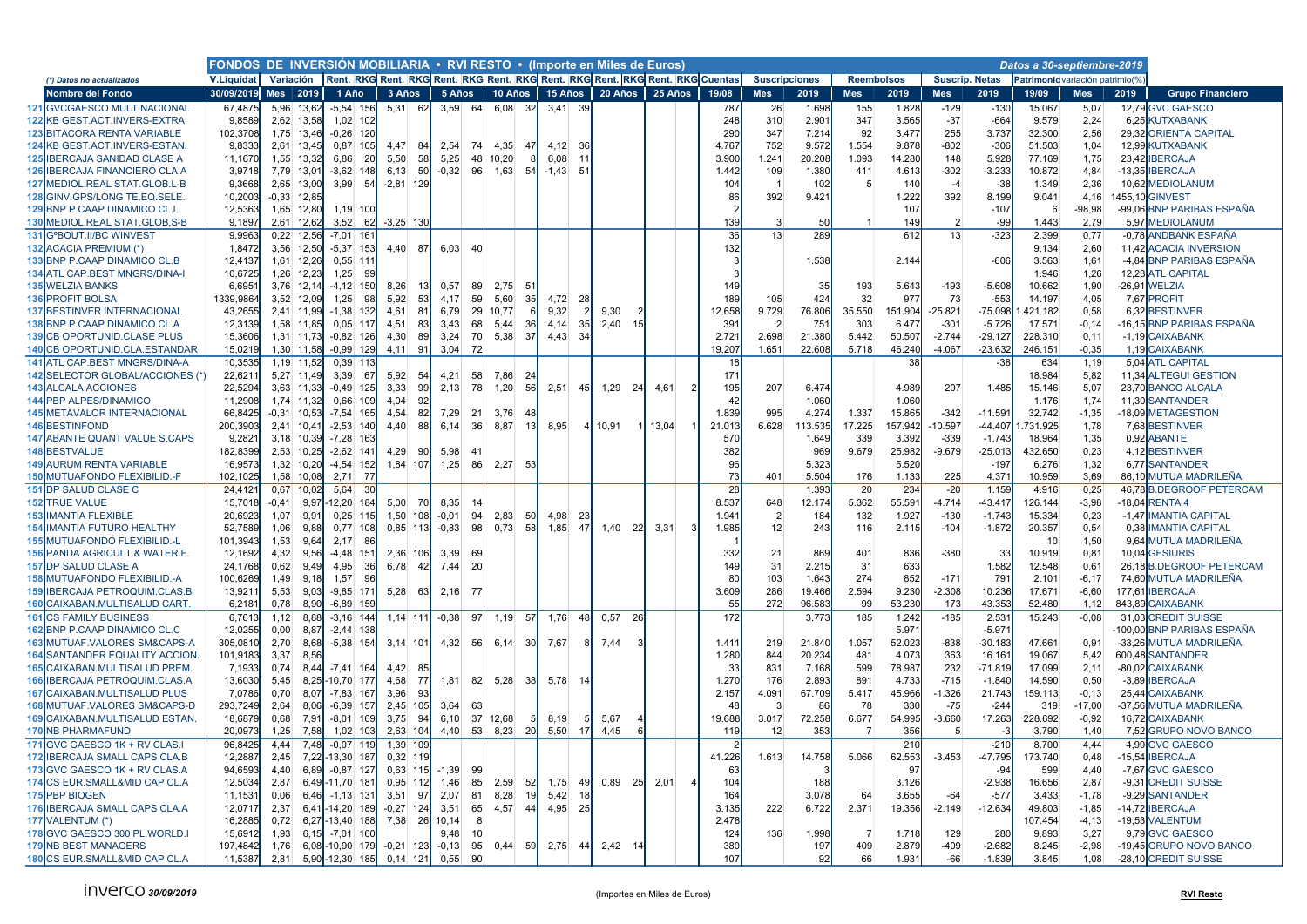|                                        | FONDOS DE INVERSIÓN MOBILIARIA . RVI RESTO . (Importe en Miles de Euros) |      |                    |                        |          |             |                                                          |      |             |         |              |                                                                                         |        |                      |                 |                   |                |            |                       | Datos a 30-septiembre-2019      |            |      |                         |
|----------------------------------------|--------------------------------------------------------------------------|------|--------------------|------------------------|----------|-------------|----------------------------------------------------------|------|-------------|---------|--------------|-----------------------------------------------------------------------------------------|--------|----------------------|-----------------|-------------------|----------------|------------|-----------------------|---------------------------------|------------|------|-------------------------|
| (*) Datos no actualizados              | V.Liquidat                                                               |      |                    |                        |          |             |                                                          |      |             |         |              | Variación Rent. RKG Rent. RKG Rent. RKG Rent. RKG Rent. RKG Rent. RKG Rent. RKG Cuentas |        | <b>Suscripciones</b> |                 | <b>Reembolsos</b> |                |            | <b>Suscrip, Netas</b> | Patrimonic variación patrimio(% |            |      |                         |
| <b>Nombre del Fondo</b>                | 30/09/2019 Mes   2019                                                    |      |                    | 1 Año                  | $3$ Años |             |                                                          |      |             |         |              | 5 Años   10 Años   15 Años   20 Años   25 Años   19/08                                  |        | <b>Mes</b>           | 2019            | <b>Mes</b>        | 2019           | <b>Mes</b> | 2019                  | 19/09                           | <b>Mes</b> | 2019 | <b>Grupo Financiero</b> |
| 181 GVC GAESCO 300 PL.WORLD.P          | 15.1140                                                                  | 1,88 | 5,56               | $-7.80$ 166            |          | $8.02$ 17   | 8.76 12                                                  |      |             |         |              |                                                                                         |        |                      |                 |                   |                |            | $-9$                  | 538                             | 1,88       |      | 3.94 GVC GAESCO         |
| <b>182 SANTALUCIA EURO.ACCION-A</b>    | 8,7084                                                                   | 4,34 |                    | 5,45-11,70 182         |          |             |                                                          |      |             |         |              |                                                                                         |        |                      |                 |                   |                |            |                       | 15.881                          | 4,34       |      | 5.45 SANTA LUCIA        |
| <b>183 SANTALUCIA EURO.ACCION-C</b>    | 8,6537                                                                   | 4,32 |                    | 5,30-11,90 183         |          |             |                                                          |      |             |         |              |                                                                                         |        |                      | 134             |                   |                |            | 128                   | 532                             | 5,61       |      | 38.12 SANTA LUCIA       |
| 184 GES.BOUTIQ./ADAIA SEL.RVI          | 10.7724                                                                  | 0.39 |                    | $5,18$ -3,52 146       |          |             | $0,62$ 117 1,11 87                                       |      |             |         |              |                                                                                         |        |                      | 824             | 37                | 751            | $-37$      | 73                    | 6.731                           | $-0.15$    |      | 6.40 ANDBANK ESPAÑA     |
| <b>185 BANKIA GES. VALOR CL. CART.</b> | 87,8024                                                                  | 2,15 |                    | 5,13-10,40 174         |          |             |                                                          |      |             |         |              |                                                                                         | 159    |                      | 1.896           | 348               | 4.606          | $-348$     | $-2.710$              | 6.070                           | $-3,36$    |      | $-26.87$ BANKIA         |
| <b>186 GESCONSULT TALENTO</b>          | 9.7866                                                                   | 2,16 |                    |                        |          |             | 5,00 - 10,30 173 - 1,91 127 - 1,48 100                   |      |             |         |              |                                                                                         | 322    | 15                   | 1.495           | 162               | 1.745          | $-147$     | $-250$                | 10.104                          | 0,68       |      | 2.14 ANDBANK ESPAÑA     |
| 187 GVC GAESCO 300 PL. WORLD.A         | 14.4274                                                                  | 1.82 |                    | 4,97 -8,55 170         |          |             | 7.06 32 7.85 15                                          |      |             |         |              |                                                                                         | 1.519  | 35                   | 3.875           | 280               | 3.509          | $-245$     | 366                   | 28.554                          | 0.96       |      | 6.32 GVC GAESCO         |
| <b>188 BANKIA GES, VALOR CL, UNIV.</b> | 87,2200                                                                  | 2,12 |                    | 4,85-10,80 178         |          |             |                                                          |      |             |         |              |                                                                                         | 189    |                      | 706             | 177               | 4.442          | $-173$     | $-3.736$              | 8.390                           | 0,06       |      | $-26,59$ BANKIA         |
| 189 IBERCAJA MEGATRENDS cl.B           | 6.5247                                                                   | 3,23 | 4.82               | 2.73                   | 75       |             | $0.62$ 116 $0.36$ 91                                     |      |             |         |              |                                                                                         | 12.247 | 2.612                | 21.375          | 478               | 134.239        | 2.134      | -112.864              | 25.027                          | 12,93      |      | -81,58 IBERCAJA         |
| <b>190 META FINANZAS CLASE B</b>       | 54,9684                                                                  | 1,13 |                    | 4,44-10,50 175         |          |             |                                                          |      |             |         |              |                                                                                         |        | 64                   | 814             |                   | 935            | 64         | $-121$                | 1.145                           | 7,18       |      | -3,88 METAGESTION       |
| <b>191 SANTALUCIA EURO.ACCION-B</b>    | 8.5126                                                                   | 4,22 |                    | 4.41-12.90 186         |          |             |                                                          |      |             |         |              |                                                                                         |        |                      |                 |                   |                |            |                       | 18                              | 4,25       |      | 4.43 SANTA LUCIA        |
| <b>192 AZVALOR INTERNACIONAL</b>       | 111.4139                                                                 | 0.18 |                    | $4,33$ -7,04 162       |          | $-0.60$ 126 |                                                          |      |             |         |              |                                                                                         | 11.202 | 3.353                | 61.068          | 18.260            | 83.962         | $-14.907$  | $-22.894$             | 909.290                         | $-1.41$    |      | 1.22 AZVALOR            |
| <b>193 GESTION VALUE CLASE I</b>       | 9.4399                                                                   | 1.96 |                    | 4,29-10,20 172         |          |             |                                                          |      |             |         |              |                                                                                         | 47     | 493                  | 693             | 182               | 2.775          | 311        | $-2.082$              | 15.187                          | 4,01       |      | -8.06 ANDBANK ESPAÑA    |
| 194 IBERCAJA MEGATRENDS cl.A           | 6.4433                                                                   | 3.14 | 4.16               | 1.91                   | 90       |             | $0.18$ 120 $0.09$                                        |      |             |         |              |                                                                                         | 1.277  | 1.888                | 10.509          | 673               | 9.781          | 1.215      | 728                   | 19.775                          | 9,92       |      | 7.46 IBERCAJA           |
| <b>195 GESTION VALUE CLASE A</b>       | 9.3500                                                                   | 1.93 |                    | 3.98-10.60 176         |          |             |                                                          |      |             |         |              |                                                                                         | 3.053  | 275                  | 5.533           | 3.185             | 28.694         | $-2.910$   | $-23.161$             | 93.462                          | $-1.11$    |      | -16.25 ANDBANK ESPAÑA   |
| <b>196 META FINANZAS CLASE A</b>       | 53,4774                                                                  | 1,08 |                    | 3,97-11,00 180         |          |             |                                                          |      |             |         |              |                                                                                         |        |                      | 60              |                   | 35             |            | 25                    | 328                             | 1,11       |      | 13.70 METAGESTION       |
| <b>197 AZVALOR MANAGERS</b>            | 98,070                                                                   | 5,16 | 3,34               |                        |          |             |                                                          |      |             |         |              |                                                                                         | 295    | 467                  | 8.322           | 91                | 139            | 376        | 8.183                 | 15.467                          | 7,81       |      | 113.32 AZVALOR          |
| <b>198 AZVALOR BLUE CHIPS</b>          | 99.5799                                                                  | 0.90 |                    | $3,09$ -7,96 168       |          |             |                                                          |      |             |         |              |                                                                                         | 373    | - 9                  | 3.100           | 188               | 3.241          | $-179$     | $-141$                | 18.465                          | $-0.06$    |      | 2.97 AZVALOR            |
| <b>199 MAGALLANES MICROC.EUROP-B</b>   | 88,3867                                                                  | 2.15 |                    | $0,81$ -14,20 190      |          |             |                                                          |      |             |         |              |                                                                                         | 2.262  | 1.731                | 6.939           | 306               | 2.535          | 1.425      | 4.404                 | 68.742                          | 4.33       |      | 7.42 MAGALLANES         |
| <b>200 BBVA BOLSA EUROPA FINANZAS</b>  | 230,561                                                                  | 7,54 |                    | $0,64$ -14,30 191      |          |             | $-0.57$ 125 $-6.64$ 102 $-4.74$ 60 $-5.81$ 52 $-4.82$ 27 |      |             |         |              |                                                                                         | 2.621  | 103                  | 1.940           | 816               | 6.508          | $-713$     | $-4.568$              | 18.169                          | 3,47       |      | $-18,94$ B.B.V.A.       |
| 201 MAGALLANES MICROC.EUROP-C          | 87.8466                                                                  | 2.12 |                    | 0.63-14.40 192         |          |             |                                                          |      |             |         |              |                                                                                         | 418    | 20                   | 893             | 14                | 1.394          | 6          | $-501$                | 19.707                          | 2,15       |      | -1.77 MAGALLANES        |
| 202 COBAS GRANDES COMPAÑIAS            | 73,2974                                                                  | 4,88 |                    | 0,20 - 23,70 193       |          |             |                                                          |      |             |         |              |                                                                                         | 1.138  | 32                   | 2.284           | 69                | 2.309          | $-37$      | $-25$                 | 18.865                          | 4.68       |      | 0,20 COBAS AM           |
| <b>203 COBAS INTERNACIONAL</b>         | 71,163                                                                   |      |                    | 4,99 -1,88 - 24,70 195 |          |             |                                                          |      |             |         |              |                                                                                         | 8.19'  | 18.460               | 57.070          | 8.329             | 39.942         | 10.131     | 17.128                | 388.598                         | 7,82       |      | 2,99 COBAS AM           |
| 204 COBAS SELECCION                    | 75,6530                                                                  |      |                    | 4,25 -2,33 -24,00 194  |          |             |                                                          |      |             |         |              |                                                                                         | 13.787 | 1.506                | 37.930          | 5.492             | 72.300         | $-3.986$   | $-34.370$             | 679.777                         | 3,65       |      | -6.73 COBAS AM          |
| <b>205 EQUITY INTERNATION./PT</b>      | 8,028                                                                    |      | $0.48 - 4.42$      |                        |          |             | $-8,99$ 131 $-6,37$ 10                                   |      |             |         |              |                                                                                         | 999    |                      | 113             |                   | 2.321          |            | $-2.208$              | 149                             | 0,37       |      | -93.69 TREA AM          |
| 206 EQUITY INTERNATION./PT CPE         | 1.5883                                                                   |      | $-1,35 - 46,70$    |                        |          |             |                                                          |      |             |         |              |                                                                                         | 1.008  |                      |                 |                   |                |            | $-84$                 | 256                             | $-1.30$    |      | -59.92 TREA AM          |
| 207 ALPHA PL.EUROPA ACCION-D(F/A)      |                                                                          |      |                    |                        |          |             |                                                          |      |             |         |              |                                                                                         |        |                      | 60              |                   |                |            |                       |                                 |            |      | <b>SANTA LUCIA</b>      |
| 208 GDP WORLD EQUITY                   |                                                                          |      |                    |                        |          |             |                                                          |      |             |         |              |                                                                                         | 126    |                      | 50 <sup>1</sup> |                   |                |            | 50                    | 4.411                           |            |      | <b>UNIVERSE</b>         |
| <b>209 HOROS VALUE INTERNACIONAL</b>   |                                                                          |      |                    |                        |          |             |                                                          |      |             |         |              |                                                                                         | 1 146  |                      |                 |                   |                |            |                       | 31.495                          |            |      | <b>HOROS</b>            |
| Rentabilidad Media Anual (%)           |                                                                          |      |                    | 2.36 13.58 -0.19 195   |          | 5.05 131    | 4,79 102                                                 |      | $6.41 \ 60$ | 4.70 52 | 2.95<br>-271 | 5.74                                                                                    | 657463 | 217850               | 2579337         |                   | 273907 4561575 | $-56057$   | -1982238              | 14040334                        |            |      |                         |
| Rentabil.Media Anual (%) ponderada     |                                                                          |      | $2,22$ 13,58 -1,80 |                        | 4,74     |             | 5,00                                                     | 8,03 |             | 5,38    | 1,18         | 3,98                                                                                    |        |                      |                 |                   |                |            |                       |                                 |            |      |                         |